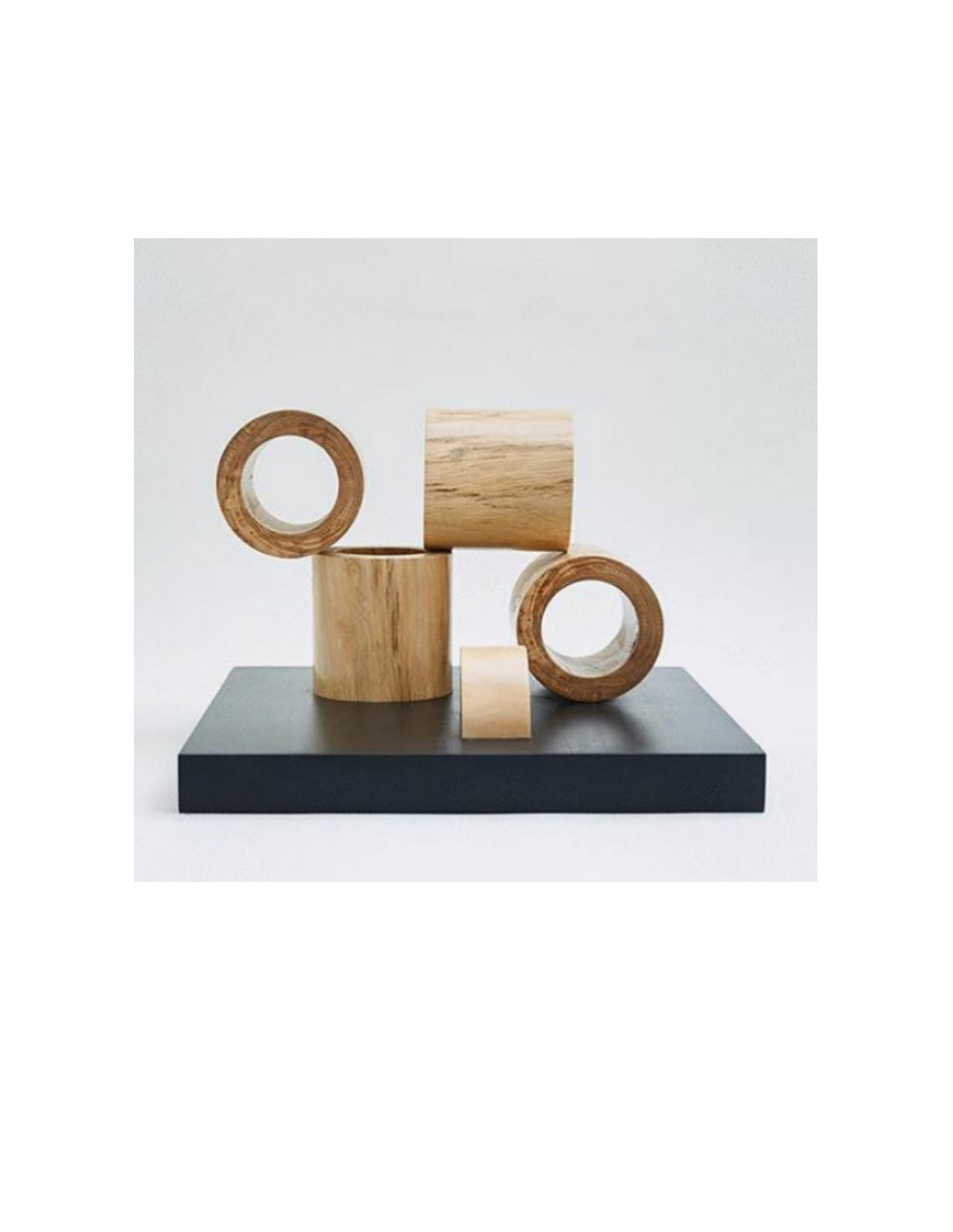## **Paulo Riccobene –** *De Contrastes y Armonías*

Paulo Riccobene se reconoce en la escultura: es el volumen, lo tridimensional, el formato artístico expresivo que le permite legitimar las búsquedas conceptuales que lo atraviesan. Las formas, las materialidades como soporte de significados múltiples, se presentan como un terreno de exploración recurrente. Es así como las obras del artista se plantea reflexionar e indagar sobre temas de interés primigenio como son el devenir, la actitud asumida frente a lo incierto, la mirada creativa, la posibilidad de elección, las opciones que se multiplican y claramente, una impronta cercana a criterios propios del psicoanálisis que asisten a sus pensamientos y se traducen en objetos.

La geometría se hace presente en un rol protagónico en las obras de Paulo. Piezas todas ellas sintéticas, delicadas, en su mayoría simétricas, refinadas en sus terminaciones y con cierto eco minimalista en la intencionalidad de contar mucho con poco. Las formas construyen los relatos en medianos formatos siguiendo una línea abstracta -y algunas pocas veces figurativa-, apoyándose fuertemente en la interacción de materiales orgánicos e industriales, todos de un peso contundente: maderas de Guayubira , Guatambú, la Mara boliviana, hierro, cemento, piedra, cuero y mármol, entre otros complementan sus naturalezas diversas articulándose de manera finamente calculada.

Paulo Riccobene crea sus universos a partir de pequeñas unidades que en su unión, hacen la fuerza. Son los pequeños módulos –algunos con alma de *object trouvé*- los que se ensamblan para interrogarse entre ellos y por ley transitiva, interrogar al espectador. El tiempo es un factor clave en la obra del artista, quizás uno de los temas que más lo convocan y muchos de títulos de las obras nos anticipan esta mirada: *Tiempo circular, Yendo, Entre horas*, por dar algunos ejemplos. Otras nos hablan de diálogos, modulaciones, vueltas y más vueltas; nuevamente alusiones al tiempo y la forma en que esos vínculos ponen el énfasis en encontrar un punto común que habilite la coexistencia mutua.

Paulo se vale de los ritmos, las pausas que articulan frases y silencios. Su trabajo curvilíneo, de contrastes y armonías, no deja de volver sobre ese punto fundamental donde la creatividad es el camino para ejercitar puntos de vista comunes para enfrentar lo inevitable. Las obras no nos dicen qué ver y mucho menos qué interpretar sino que presentan un entramado dinámico de formas interrelacionadas que invitan a las miradas de los espectadores a subir y bajar, entrar y salir, recorrer los espacios abiertos así como los intersticios y generar lecturas personales, inconscientes, que nacen de esa conversación visual de texturas. Quizás, una suerte de proyección del enjambre de debates inherentes a la esencia de la psiquis humana.

Lic. María Carolina Baulo, Octubre 2020